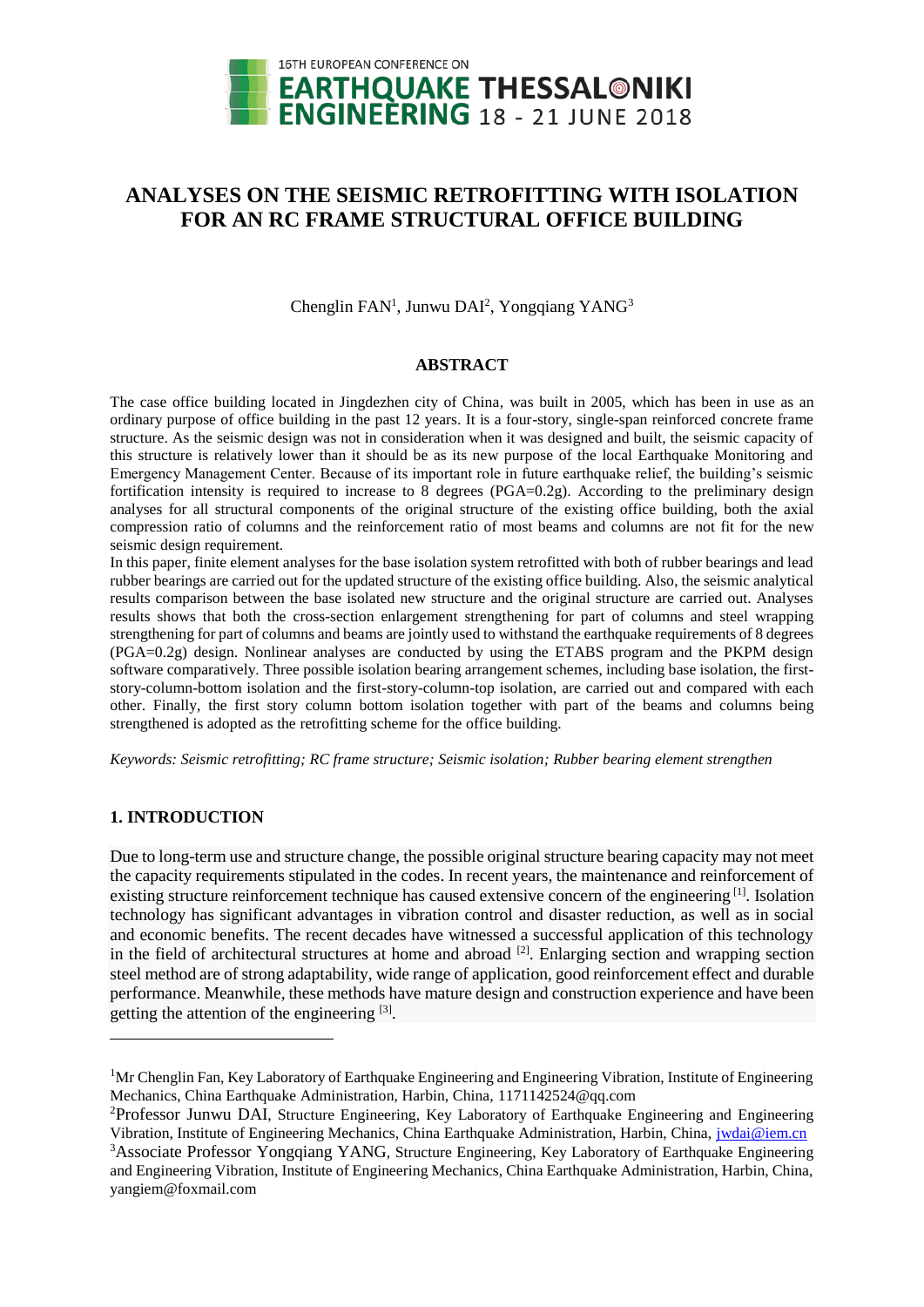Based on the engineering example, the seismic isolation reinforcement of this structure was analyzed. Effects of different vibration isolation schemes were compared and analyzed respectively.

# *1.1 Basic information of the project site*

The work status of the office building is shown in figures 1 and 2. According to "Code for seismic design of buildings" (GB50011-2010 in China), the site category is class II, and the feature period is 0.35s. The basic seismic acceleration is  $0.10g$ , the basic wind pressure is  $0.40 \text{ kN/m}^2$ , the basic snow pressure is  $0.35$  kN/m<sup>2</sup>, and the shape factor of wind load is 1.3.



Figure 1. Front elevation Figure 2. Back elevation

# *1.2 Storey size information*

Detailed storey size data is listed in table 1.

| <b>Storey number</b> | <b>Storey height</b> | Area   | Centroid(X,Y) | Equivalent | <b>Equivalent</b> |
|----------------------|----------------------|--------|---------------|------------|-------------------|
|                      |                      |        |               | wide       | height            |
|                      | 2.4                  | 16.52  | 10.90,2.95    | 2.80       | 5.90              |
| 4                    | 3.1                  | 189.42 | 11.55,4.10    | 23.10      | 8.20              |
| 3                    | 3.1                  | 189.42 | 11.55,4.10    | 23.10      | 8.20              |
|                      | 3.1                  | 189.42 | 11.55,4.10    | 23.10      | 8.20              |
|                      | 3.3                  | 189.42 | 11.55,4.10    | 23.10      | 8.20              |

Table 1. Equivalent dimensions of each layer (unit:  $m, m<sup>2</sup>$ )

# *1.3 Structural mass distribution*

Detailed mass distribution data is listed in table 2.

Table 2. Mass distribution (unit: 10^3kg)

| <b>Storey number</b> | Dead load quality | Live load quality | <b>Layer</b> quality | <b>Mass ratio</b> |
|----------------------|-------------------|-------------------|----------------------|-------------------|
|                      | 15.5              | 1.2               | 16.8                 | 0.09              |
|                      | 178.7             | 14.8              | 193.5                | 0.71              |
|                      | 251.3             | 20.2              | 271.5                | 1.00              |
|                      | 251.2             | 20.2              | 271.3                | 1.03              |
|                      | 242.9             | 20.2              | 263.0                | 0.00              |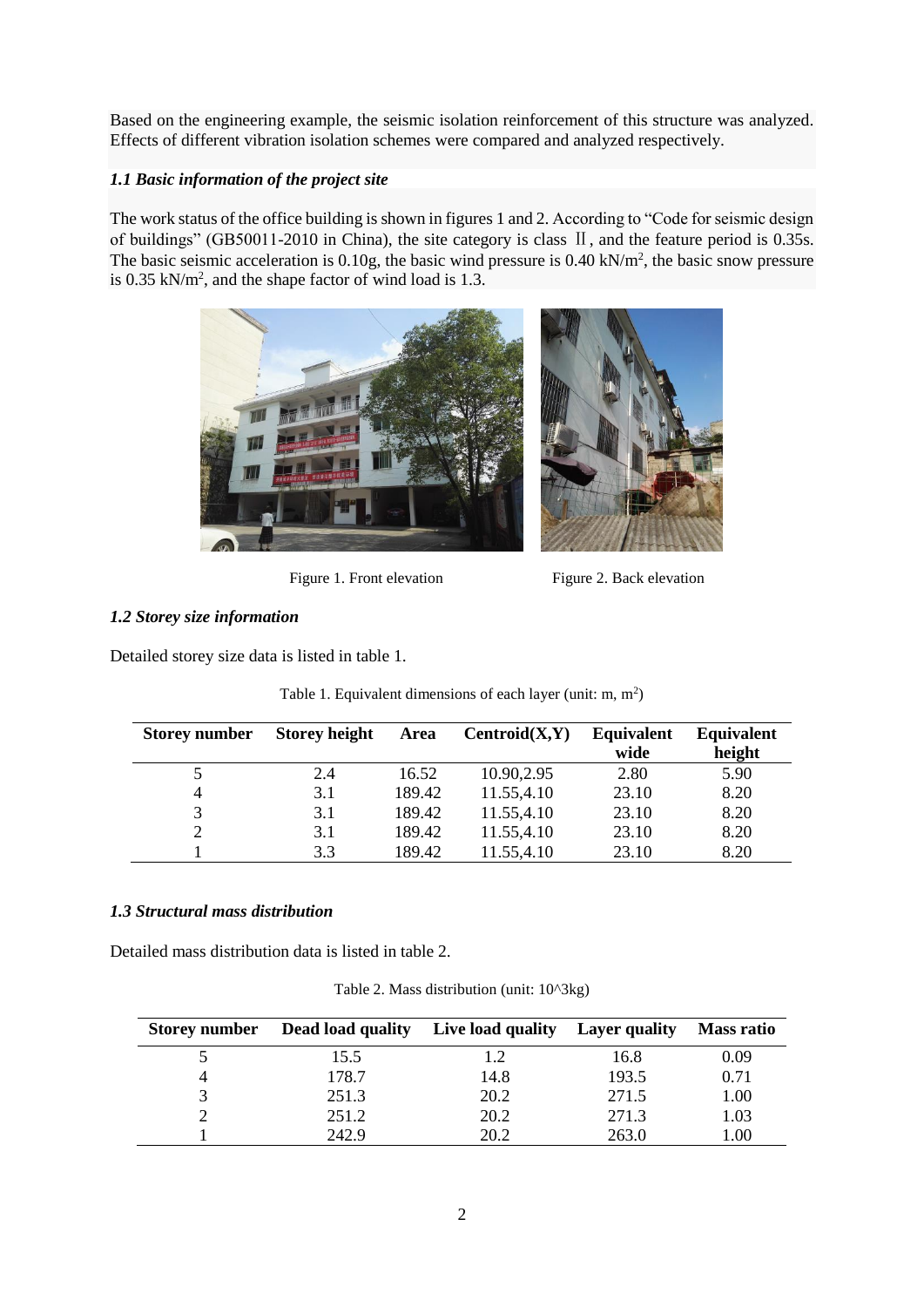Total dead load is  $939.568 \times 10^{6}$  kg and the total live load is  $76.545 \times 10^{6}$  kg. The total structure mass is  $1016.112 \times 10^{3}$  kg. The mass distribution diagram and mass ratio diagram are shown in figures 3 and 4.



Figure 3. Mass distribution diagram Figure 4. Mass ratio distribution diagram

#### *1.4 Original construction profile*

The structure contains seven frames, and there are three types of frameworks, KJ-1, KJ-2 and KJ-3 respectively. Structural standard layer design drawing is shown in figure 5. The frame column has three sections, KZ1(300\*350 mm<sup>2</sup>), KZ2(300\*350 mm<sup>2</sup>) and KZ3(350\*400 mm<sup>2</sup>) respectively. Sections of frame girder are 250\*450 mm<sup>2</sup> and 250\*500 mm<sup>2</sup>. Secondary beam has two sections, they are 240\*350 mm<sup>2</sup> and 300\*500 mm<sup>2</sup>. The cantilever beam has a variable section, the width is 250mm fixed, the height changes from 350 mm to 400 mm. The slab has a thickness of 100 mm and the thickness of the suspension plate is 70 mm. The beam, plate and column were cast in concrete C25, the stress tendon was HRB 335 and the stirrup was HPB 235.



Figure 5. Structural standard layer design drawing

Under the condition of 8 degrees ( $PGA=0.2g$ ), the axial compression ratio of columns exceeded the requirements and a serious shortage of beams and columns reinforcement was found. There were 12 columns in total of 14 columns in the first layer that had the phenomenon of the axial compression ratio of columns over-limited, and the maximum limit rate was up to 40%. On the second floor, there were two columns in jeopardy, but the state of the axial compression ratio of columns over-limited was not serious. There were 60 columns in the whole building from first to fifth floors, and there were threefourths of the pillars that was 45 columns in a state of insufficient longitudinal reinforcement, including all columns on the first and second floors, 12 columns on the third floor and 5 columns on the fourth floor. There were 180 beams in the whole building, and nearly a third of the beams' longitudinal reinforcement and stirrups were not satisfied.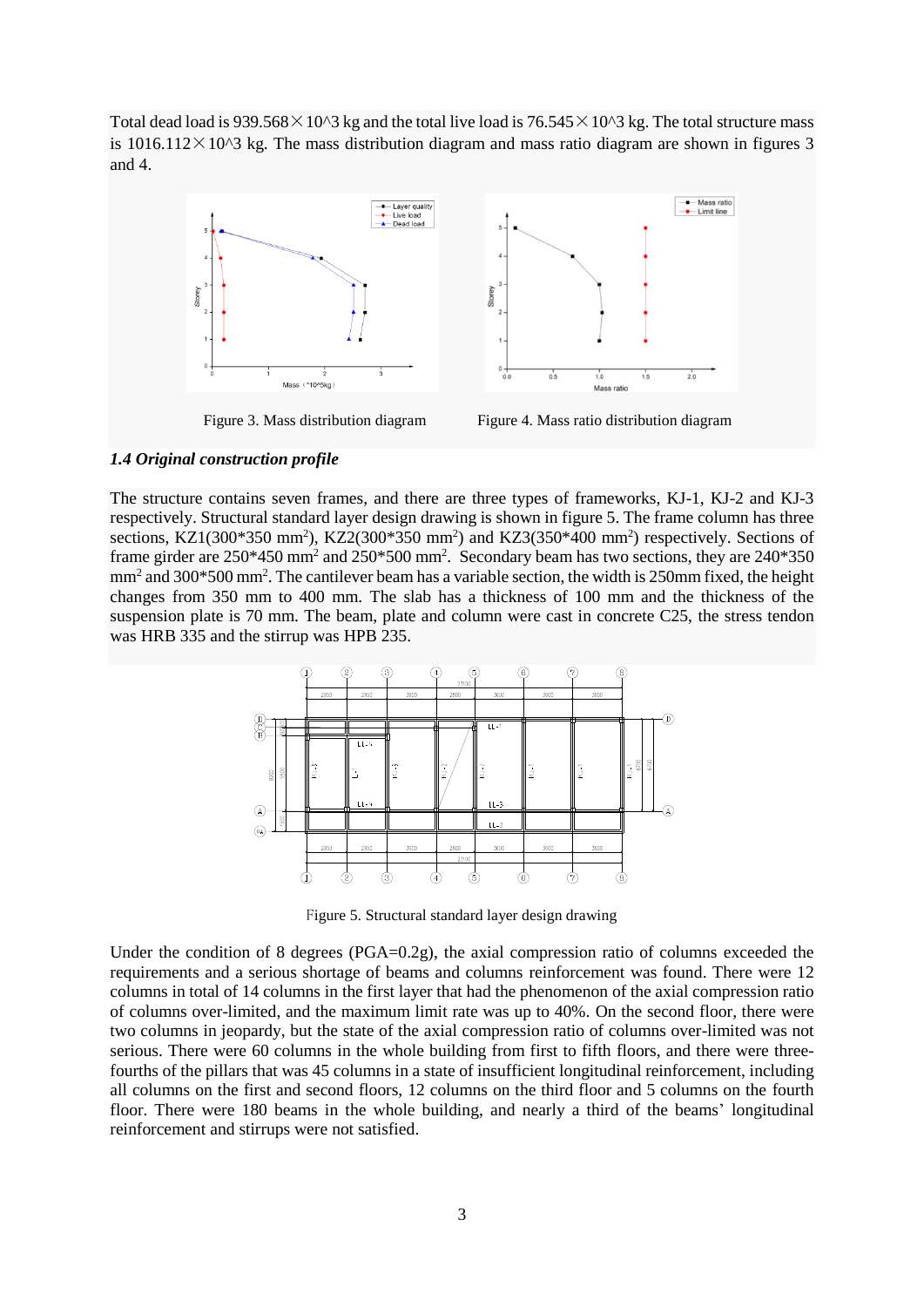# **2. FEASIBILITY VERIFICATION**

A modal analysis with ETABS program and the PKPM design software is conducted to obtain model quality and model period, which proves the high reliability of the used software. Detailed software models are shown in figures 6 and 7.



Figure 6. PKPM structure models Figure 7. ETABS structure model

# *2.1 Comparison of model quality*

Detailed comparison of model quality data is listed in table 3.

Table 3. Comparison of model quality (unit: ton)

| <b>PKPM</b> non-isolation model | <b>ETABS</b> non-isolation model | Error $(\% )$ |
|---------------------------------|----------------------------------|---------------|
| 1016.112                        | 1016.142                         | 0.003         |

By comparison, the conclusion shows that the difference between the model quality data of PKPM and ETABS is very small and meets the requirements.

# *2.2 Comparison of model period*

Detailed comparison of model period data is listed in table 4.

|    | Mode of vibration PKPM non-isolation model | <b>ETABS</b> non-isolation model |
|----|--------------------------------------------|----------------------------------|
| 1  | 0.994                                      | 0.993                            |
| 2  | 0.915                                      | 0.915                            |
| 3  | 0.834                                      | 0.833                            |
| 4  | 0.329                                      | 0.329                            |
| 5  | 0.299                                      | 0.299                            |
| 6  | 0.273                                      | 0.273                            |
| 7  | 0.208                                      | 0.207                            |
| 8  | 0.187                                      | 0.186                            |
| 9  | 0.185                                      | 0.185                            |
| 10 | 0.165                                      | 0.164                            |
| 11 | 0.161                                      | 0.161                            |
| 12 | 0.159                                      | 0.158                            |
| 13 | 0.145                                      | 0.145                            |
| 14 | 0.130                                      | 0.130                            |
| 15 | 0.121                                      | 0.121                            |

Table 4. Comparison of model period (unit: s)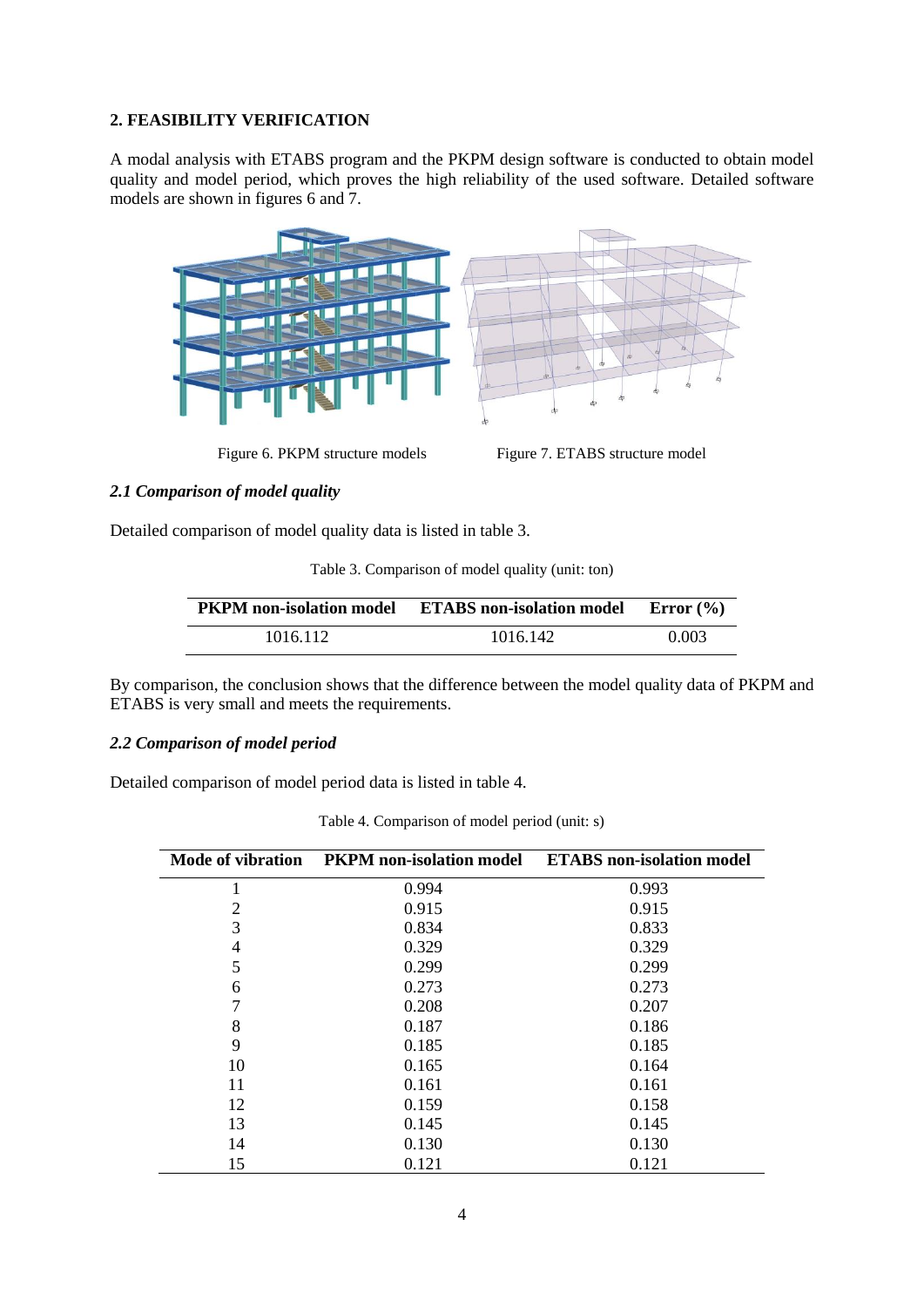The sum of the PKPM modal participating mass ratio of the first 15 modes is 99.80%, which is larger than 90%. Meanwhile, the sum of the ETABS modal participating mass ratio of the first 15 modes is 99.80%, which is also enough. By comparison, the results show that there are hardly any differences between the model period data of PKPM and ETABS, and software reliability is high.

# **3. THE SELECTION OF GROUND MOTION RECORD**

The case office building belongs to the key fortification buildings, which needs to be checked by using the time-history analysis method. According to "Code for seismic design of buildings" (GB50011-2010 in China), this project selects two actual ground motion records and one artificial simulated acceleration time-history curve, they are TH032TG035 CHI-CHI TAIWAN-06 9-25-1999 TCU075 (hereinafter referred to as TH032), TH036TG035\_CHUETSU-OKI 7-16-2007 KAWAGUCHI (hereinafter referred to as TH036) and RH4TG035 (hereinafter referred to as RH4TG) respectively. All the acceleration timehistories are normalized. In the analysis process, the peak acceleration ratios of the three directions are set as X:Y:Z=1:0.85:0.65. Time-history curves of the earthquakes are shown in figure 8.



Figure 8. Time-history curves of TH032, TH036 and RH4TG

Comparison of ground motion acceleration spectra and target spectrum is shown in figure 9. According to "Code for seismic design of buildings", specification mandates that multiple sets of time-history of earthquake influence coefficient curve and vibration mode decomposition response spectrum method, compared to the seismic effect coefficient curve in corresponding to structure the main vibration mode cycle point of difference is not greater than 20%. Figure 9 shows that at the main period point of the first three modes of the structure, the difference between the influence coefficient of the mean timehistory and the influence coefficient of the standard earthquake meets the specification requirements, they were 10.11%, 14.10%, 15.15%, respectively.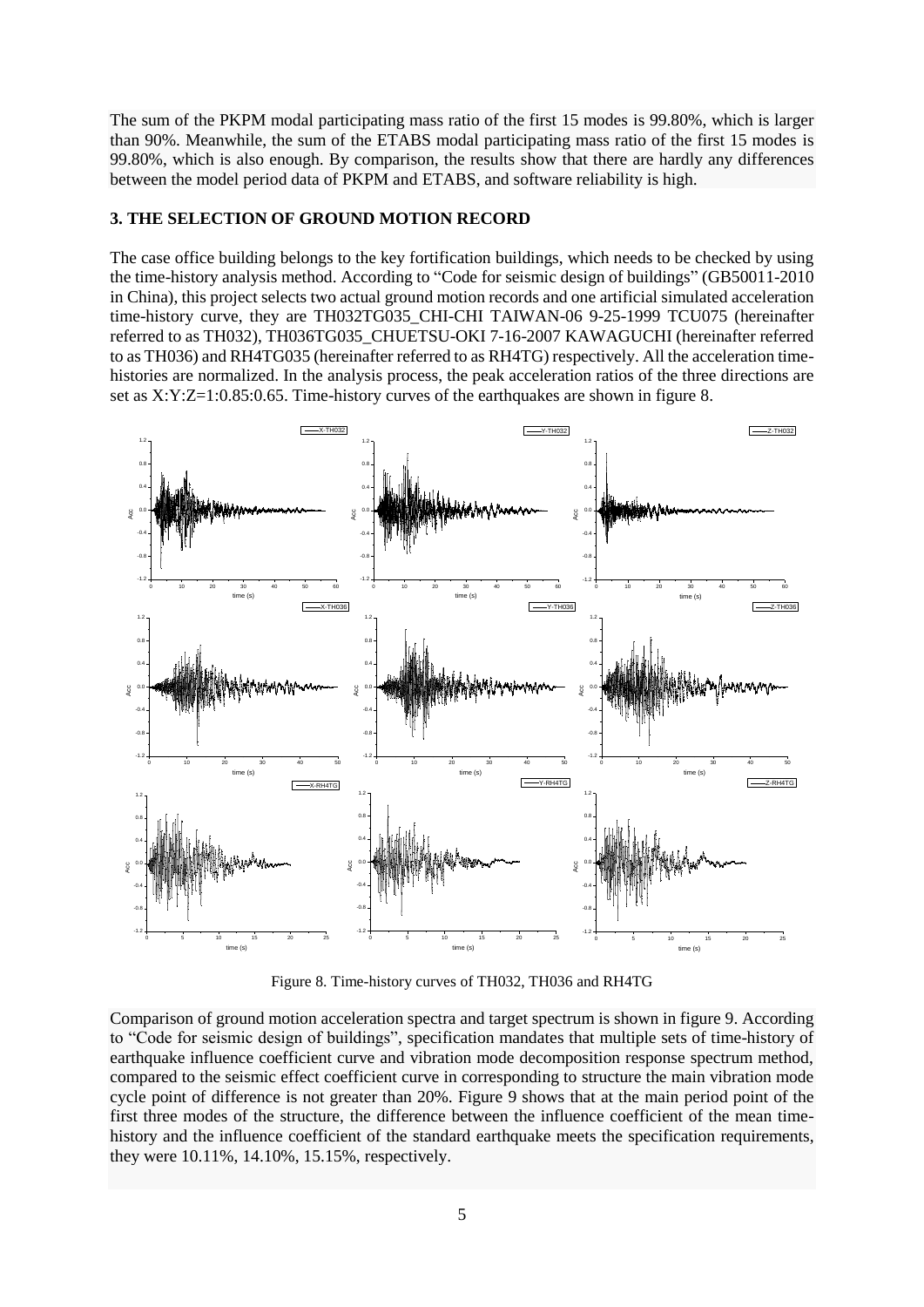

Figure 9. Comparison of ground motion acceleration spectrum and canonical spectrum

Using PKPM software, basis-shear forces of non-isolation structure are calculated. The comparison results are shown in table 5. The ratio is obtained by dividing basis-shear of each time-history by basisshear of mode-superposition response spectrum method in the case of frequent earthquake.

Table 5. Basis-shear forces of non-isolation structure (unit: kN)

| <b>Working condition</b> | Response spectrum | RH4TG  | <b>TH032</b> | <b>TH036</b> | Average |
|--------------------------|-------------------|--------|--------------|--------------|---------|
| X-shear                  | 633.20            | 527.07 | 665.27       | 657.80       | 616.71  |
| Y-shear                  | 667.92            | 576.76 | 725.22       | 664.64       | 655.54  |
| $X-Ratio(\% )$           | 100               | 83.24  | 105.06       | 103.89       | 97.40   |
| $Y-Ratio(\% )$           | 100               | 86.35  | 108.58       | 99.51        | 98.15   |

### **4. LAYOUT OF ISOLATION LAYER**

As a sudden natural disaster, the earthquake has plagued mankind, and the main way to mitigate the loss of life and property caused by the earthquake is the earthquake engineering. With the sound development of China's social and economic system, the traditional seismic design methods cannot meet the actual needs of the project, therefore, isolation design is becoming more and more popular.

There are three possible isolation bearing arrangement schemes for this consolidation project, including base isolation, the first-story-column-bottom isolation and the first-story-column-top isolation.

Three scenarios are described in detail below. The optimal scheme is selected by comparing the damping effect and feasibility in engineering practice. Finally, the first-story-column-bottom isolation scheme is chosen. The first-story-column-bottom isolation's results are explained in detail below, the other two methods are briefly described.

### *4.1 Selection of isolation bearings*

### *4.1.1 Selection of isolation bearings*

The performance parameters of the isolation bearings and the number of bearings used in this project are shown in tables 6 and 7 and the layout is shown in figure 10.

Table 6. Mechanical property parameters of natural rubber vibration isolation bearings (unit: set, kN/mm, mm)

| Class         | stiffness | stiffness | stiffness | stiffness | Quantity Vertical Horizontal Prevield Post-vield Overall height<br>of support |
|---------------|-----------|-----------|-----------|-----------|-------------------------------------------------------------------------------|
| <b>LNR400</b> | 1684.5    | 0.79      | 7.85      | 0.79      | 158                                                                           |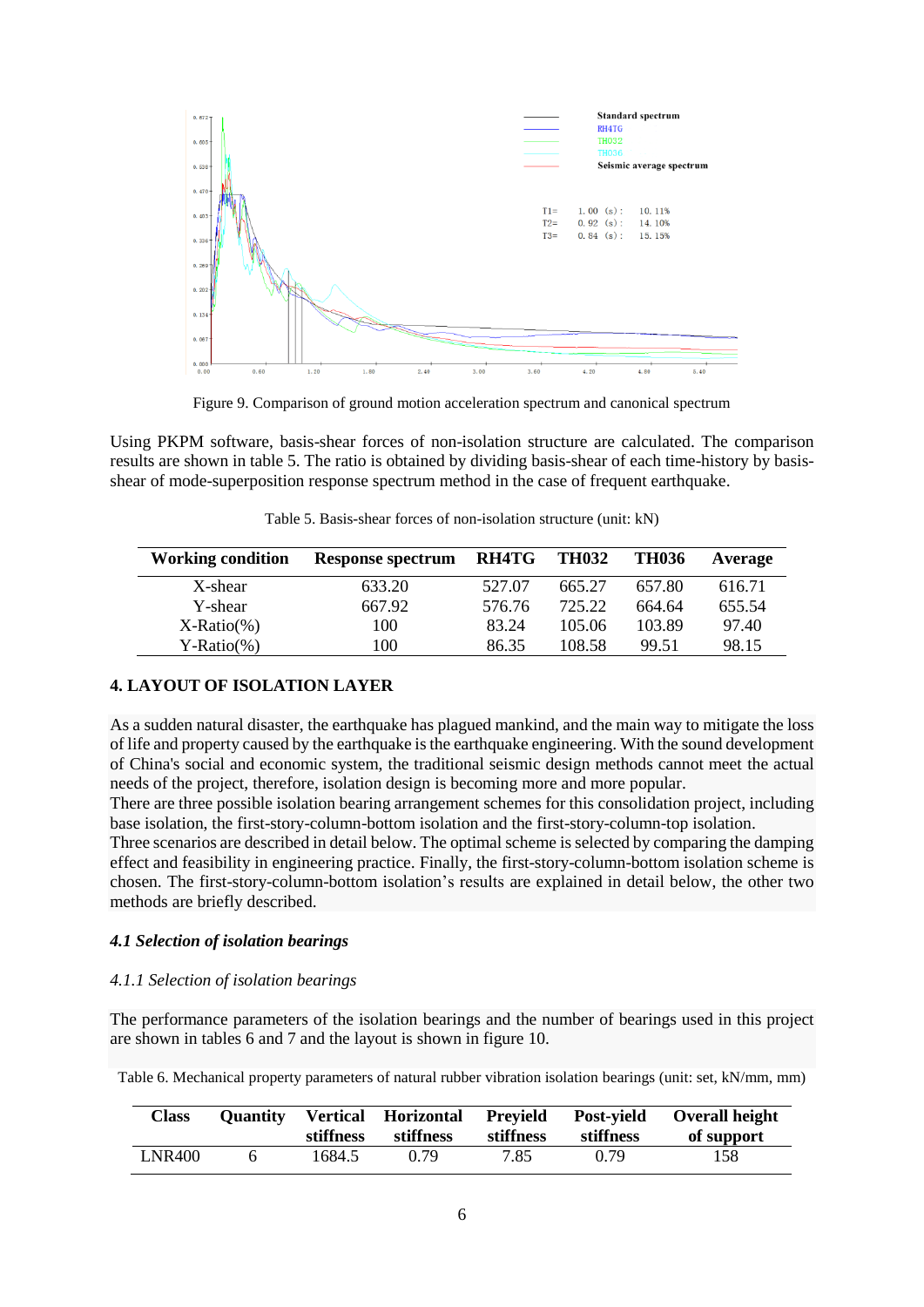| <b>Class</b>  | Quantity                                     | <b>Vertical</b><br>stiffness   | <b>Horizontal</b><br>stiffness | <b>Preyield</b><br>stiffness | Post-yield<br>stiffness    | <b>Yield</b><br>force     | <b>Overall height</b><br>of support |
|---------------|----------------------------------------------|--------------------------------|--------------------------------|------------------------------|----------------------------|---------------------------|-------------------------------------|
| <b>LRB400</b> | 8                                            | 1684.5                         | 1.09                           | 5.74                         | 0.57                       | 33.2                      | 158                                 |
|               | <b>LRB400</b><br>L.<br>(8)                   | <b>LRB400</b><br>П<br>(9)      | <b>LNR400</b><br>Ш<br>(10)     | <b>LNR400</b><br>П<br>(11)   | <b>LNR400</b><br>П<br>(12) | LNR400<br>Ш<br>(13)       | <b>LRB400</b><br>П<br>(14)          |
|               | Y<br><b>LRB400</b><br>$\rightarrow x$<br>(1) | <b>LRB400</b><br>$\Box$<br>(2) | <b>LRB400</b><br>Ш<br>(3)      | <b>LRB400</b><br>Ш<br>(4)    | LNR400<br>П<br>(5)         | <b>LNR400</b><br>ш<br>(6) | <b>LRB400</b><br>Π<br>(7)           |

Table 7. Mechanical properties of lead-core rubber vibration isolation bearings (unit: set, kN/mm, kN, mm)

Figure 10. Detailed bearings layout

## *4.1.2 Malalignment checking calculation*

The malalignment of the seismic isolation layer is an important index of the seismic isolation structure, Japanese and Taiwan norms clearly stipulates that the eccentricity should not exceed 3%. The eccentricity of the isolation layer is calculated as follows. [Barycentric coordinates](http://dict.youdao.com/w/barycentric%20coordinates/#keyfrom=E2Ctranslation) are calculated by formula (1).

$$
X_{g} = \frac{\sum N_{l,i} \cdot X_{i}}{\sum N_{l,i}}, Y_{g} = \frac{\sum N_{l,i} \cdot Y_{i}}{\sum N_{l,i}}
$$
(1)

Center of stiffness coordinates are calculated by formula (2).

$$
X_{k} = \frac{\sum K_{e y, i} \cdot X_{i}}{\sum K_{e y, i}}, Y_{k} = \frac{\sum K_{e x, i} \cdot Y_{i}}{\sum K_{e x, i}}
$$
(2)

Offset is calculated by formula (3).

$$
e_x = \left| Y_g - Y_k \right|, e_y = \left| X_g - X_k \right| \tag{3}
$$

Torsional stiffness is calculated by formula (4).

$$
K_{t} = \sum \Big[ K_{ex,i} (Y_{i} - Y_{k})^{2} + K_{ey,i} (X_{i} - X_{k})^{2} \Big] \tag{4}
$$

Elastic radius is calculated by formula (5).

$$
R_{x} = \sqrt{\frac{K_{t}}{\sum K_{ex,i}}}, R_{y} = \sqrt{\frac{K_{t}}{\sum K_{ey,i}}}
$$
(5)

The malalignment is calculated by formula (6).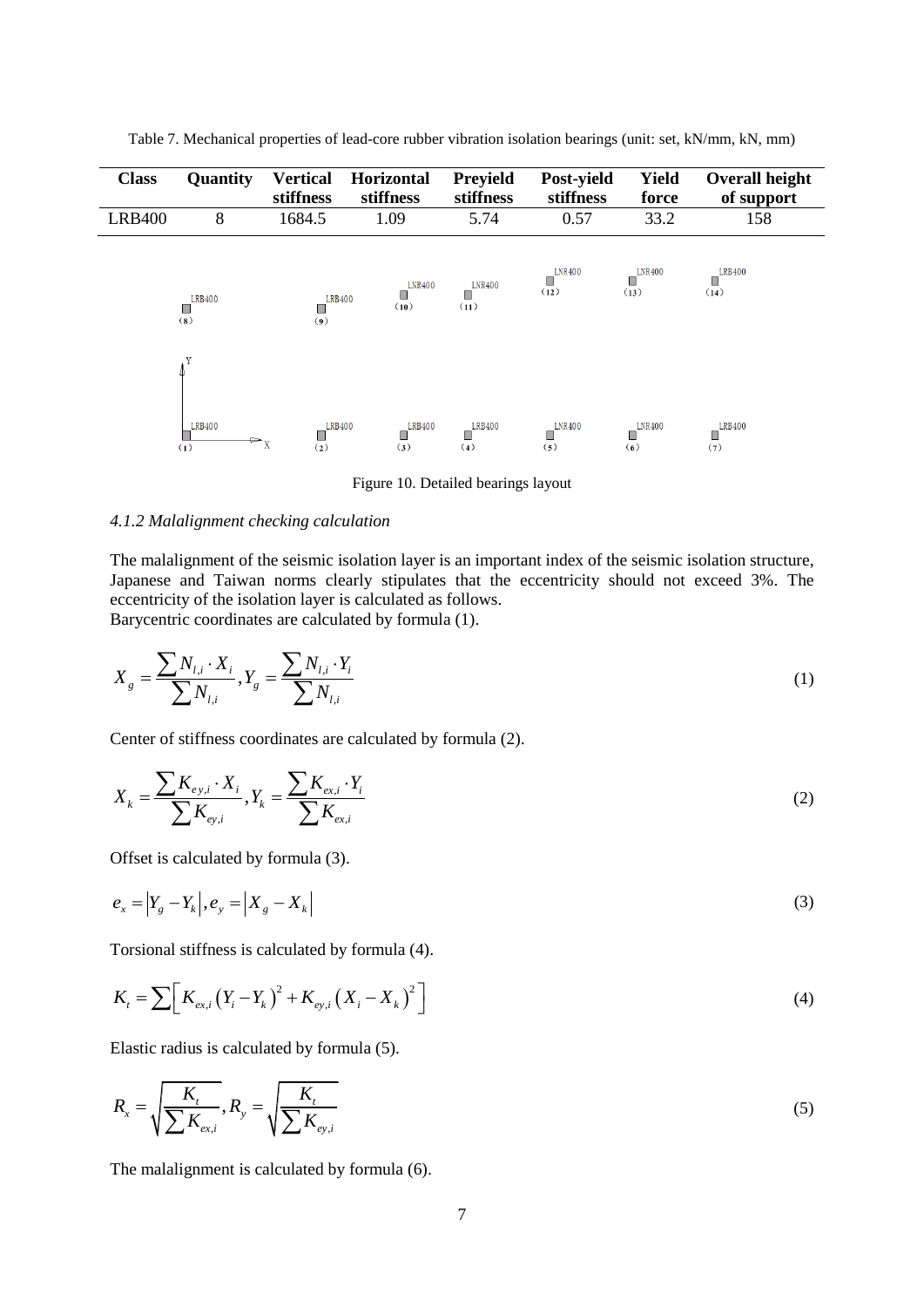$$
\rho_x = \frac{e_y}{R_x}, \rho_y = \frac{e_x}{R_y}
$$
\n(6)

In the equation,  $N_{l,i}$  is the long-term axial load supported by the isolation bearing whose number is i;  $X_i$  and  $Y_i$  are the isolation bearing's X and Y direction center coordinates respectively, and the bearing's number is i; when the displacement delta appeared at the isolation layer, equivalent stiffness is obtained, and  $K_{ex,i}$  and  $K_{ey,i}$  are the number i isolation bearing's X and Y direction equivalent stiffness respectively. Detailed malalignment of the isolation layer data is listed in table 8. The position of the coordinate origin is shown in figure 10.

| <b>Coordinates</b> | Barycentric Center of Offset Torsional | stiffness |      | stiffness | <b>Elastic</b><br>radius | <b>Malalignment</b><br>$\frac{1}{2}$ |
|--------------------|----------------------------------------|-----------|------|-----------|--------------------------|--------------------------------------|
| X direction        | 11.28                                  | 11.28     | 0.05 | 1318959   | 8.17                     |                                      |
| Y direction        | 4.26                                   | 4.21      | 0.00 |           |                          | 0.61                                 |

Table 8. Malalignment of the seismic isolation layer (unit: m, kN·m)

Calculated results show that the malalignment of the isolation layers at X and Y direction are 0% and 0.61% respectively, which is less than 3% and meet the requirements.

#### *4.1.3 Compressive stress checking*

The earthquake damage might cause casualties, direct and indirect economic losses, the case building's social influence degree and its role in earthquake relief are in consideration, according to the categories a fortified building for checking isolation bearing compressive stress. For first class buildings, the stress limit is 10 MPa. Under the influence of gravity load, the compressive stress of each bearing is given in table 9.

| <b>Bearing number</b> | <b>Bearing type</b> | <b>Compressive stress</b> |
|-----------------------|---------------------|---------------------------|
| 1                     | <b>LRB400</b>       | 5.81                      |
| 2                     | <b>LRB400</b>       | 8.26                      |
| 3                     | <b>LRB400</b>       | 6.15                      |
| 4                     | <b>LRB400</b>       | 6.28                      |
| 5                     | <b>LNR400</b>       | 6.43                      |
| 6                     | <b>LNR400</b>       | 5.62                      |
| 7                     | <b>LRB400</b>       | 4.51                      |
| 8                     | <b>LRB400</b>       | 5.48                      |
| 9                     | <b>LRB400</b>       | 7.49                      |
| 10                    | <b>LNR400</b>       | 5.15                      |
| 11                    | <b>LNR400</b>       | 5.00                      |
| 12                    | <b>LNR400</b>       | 4.66                      |
| 13                    | <b>LNR400</b>       | 3.85                      |
| 14                    | LRB400              | 3.03                      |

Table 9. Compressive stress of each bearing (unit: MPa)

#### *4.1.4 Anti - wind calculation of isolation layer*

According to "Code for seismic design of buildings" (GB50011-2010 in China), the total horizontal force generated under wind load is unfavorable to 10% of total gravity of the structure. And the total yield of the isolation layer should be greater than 1.4 times the wind load of the structure.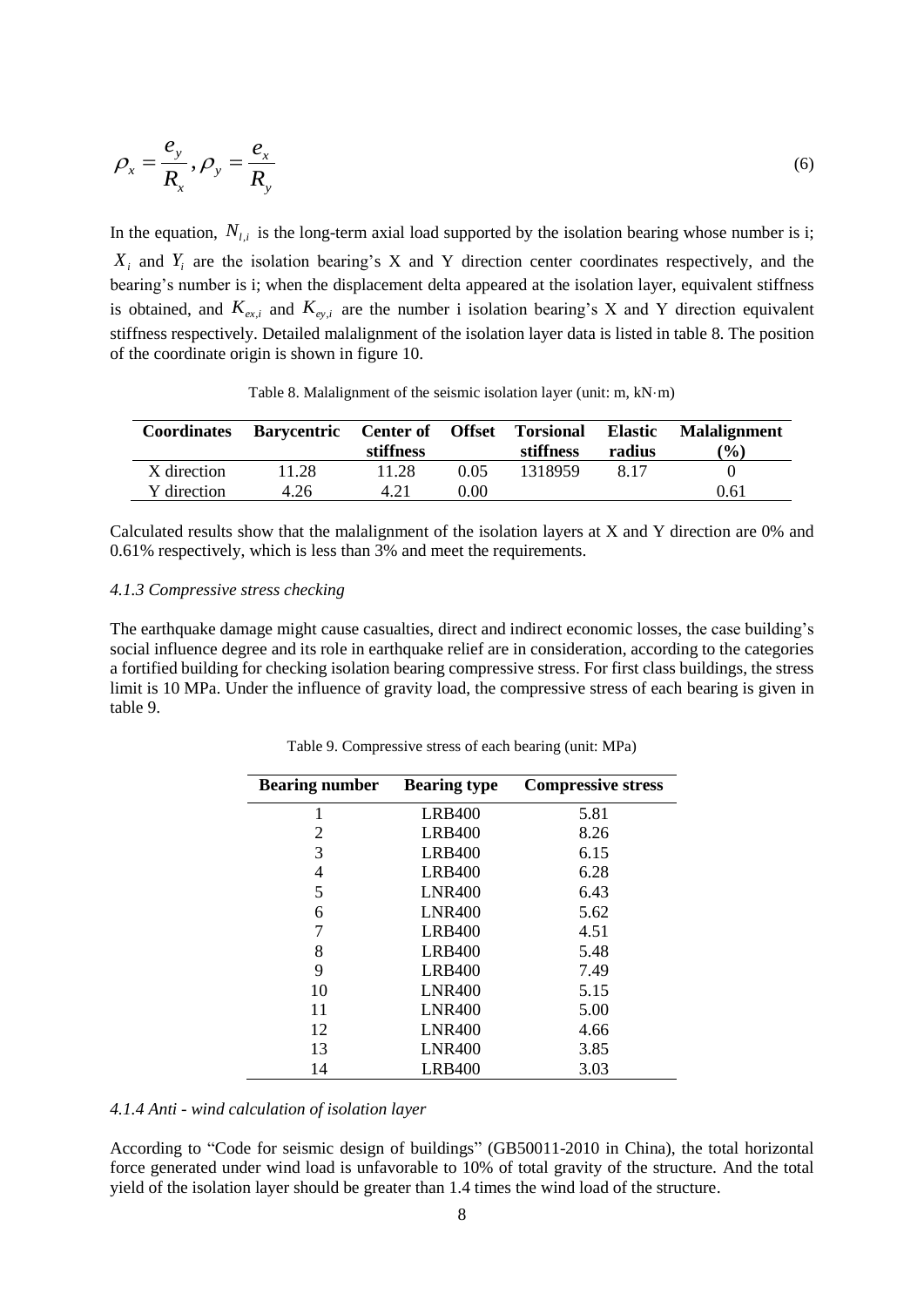For the case office building, the total horizontal force generated by the wind load of this structure is 151.7 kN, and the total gravity is 9957.90 kN, results meet the 10% requirement. The total yield force of the isolation layer is  $33.2*8=265.6 \text{ kN} > 1.4*151.7=212.38 \text{ kN}$ , which meets the specification requirements.

# *4.2 Simulation of isolation bearings*

A bilinear model is adopted for the horizontal constitutive relation of lead-core rubber vibration isolation bearings, as shown in figure 11. A linear elastic model is used for the horizontal constitutive relation of natural rubber vibration isolation. For the vertical constitutive relation of rubber isolation support, the tensile and compressive constitutive relations of the isolation support are linear elastic model, but the tensile stiffness is only 10% of the compressive stiffness.



Figure 11. Horizontal constitutive relation

## *4.3 Base isolation scheme*

This scheme sets 1.0 m high seismic isolation layer between the first layer of the bottom of the column and the top of the pile foundation, including the upper position of the 0.5 m is the foundation beam. Isolation bearing is 158 mm high, it locates below the foundation beam and is 200 mm apart from the bottom surface. To increase security, the top of the pile foundation needs to be reinforced about 300 mm.

### *4.4 The first-story-column-bottom isolation scheme*

In this scheme, the height of 158 mm (the upper and lower plates are 20 mm thick) isolation bearings are located at the height of 500 mm above the bottom of the columns. It is needed to reinforce the 500 mm column piers below the isolation bearings. The joists of 240\*350 mm<sup>2</sup> are added to the upper of the bearings and closes to them. The joists layout is shown in figure 12.



Figure 12. The joists layout

## *4.5 The first-story-column-top isolation scheme*

In this method, the height of 158 mm isolation bearings are located at the top of first story columns, the joists of 240\*350 mm<sup>2</sup> are added under the bearings and closes to them.

### *4.6 Comparison and selection of three isolation bearing arrangement schemes*

Overturning moment reduction ratio, which is only needed for high-rise buildings, is not needed for the multistorey buildings, which is researched in this paper. Three sets of tri-dimensional ground motions, scaled at PGA 0.2g, are used and ETABS is chosen to conduct the finite element analyses. Dynamic responses of the building with and without isolation are compared. Detailed comparison of shear force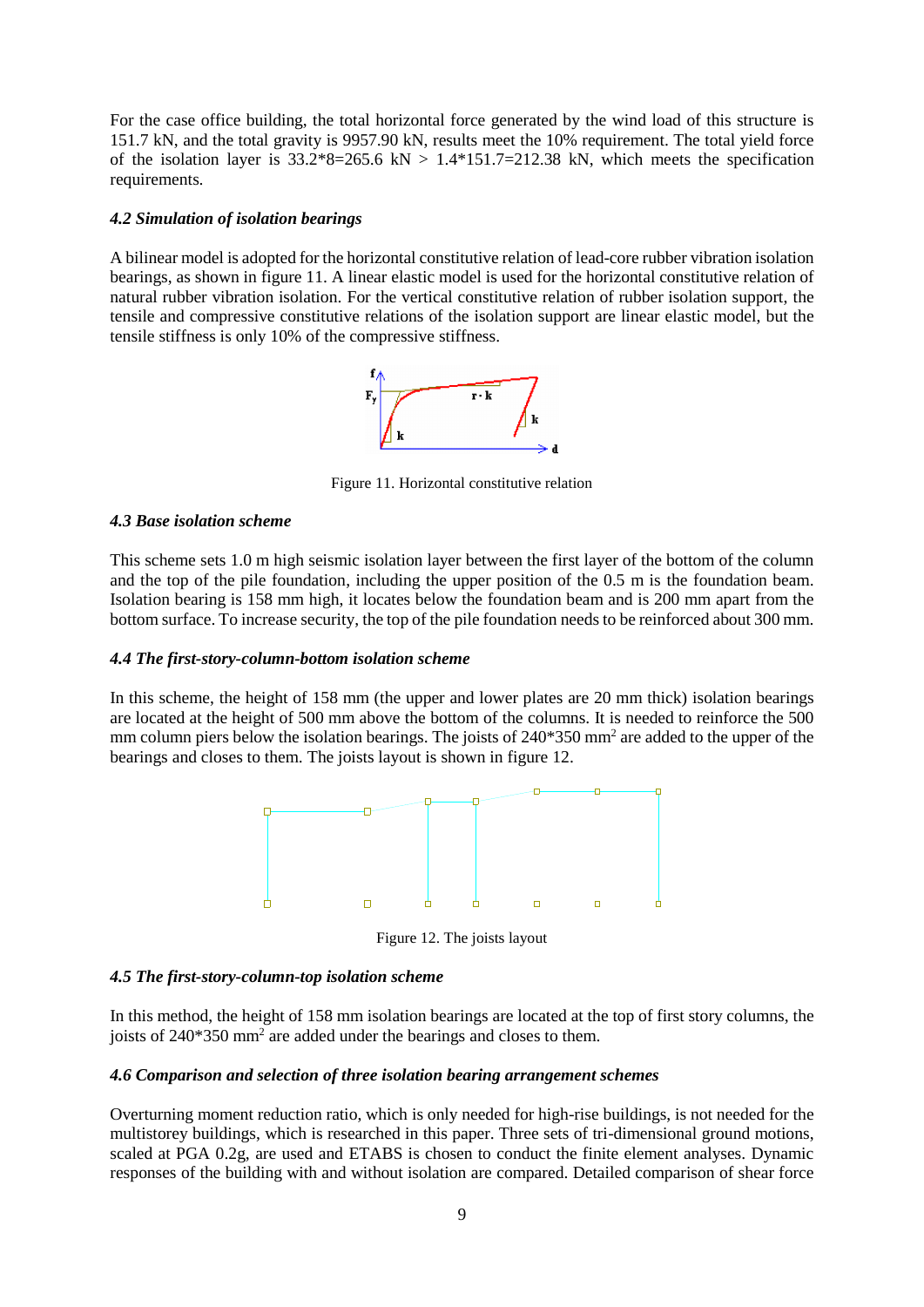reduction ratio data is listed in table 10.

| <b>Base isolation</b> | The first-story-column-bottom | The first-story-column-top |
|-----------------------|-------------------------------|----------------------------|
|                       | isolation                     | isolation                  |
| 0.670                 | 0.399                         | 0.400                      |

| Table 10. Shear force reduction ratio |  |
|---------------------------------------|--|
|---------------------------------------|--|

Combined with the actual situation of the project, the degree of difficulty of construction and the amount of reinforcement after using isolation technology, the first-story-column-bottom isolation scheme requires the least reinforcement, easy construction and little influence on structure. Finally, the firststory-column-bottom isolation scheme is chosen.

# *4.7 The maximum influence impact coefficient of the structure above the isolation layer*

According to "Code for seismic design of buildings" (GB50011-2010 in China), the maximum seismic impact coefficient can be calculated according to the following formula (7).

$$
\alpha_{\text{max1}} = \beta \alpha_{\text{max}} / \psi \tag{7}
$$

In the equation,  $\alpha_{\text{max1}}$  is the maximum horizontal seismic impact coefficient of isolation structure;  $\alpha_{\text{max}}$ is the maximum horizontal seismic influence coefficient of non-isolation structure is adopted in accordance with section 5.1.4 of this regulation;  $\beta$  is the shear force reduction ratio;  $\psi$  is the adjustment coefficient, for general rubber vibration isolation bearing is 0.8.

Finally, the maximum seismic influence coefficient of the structure above the seismic isolation layer is calculated according to equation (8).

$$
\alpha_{\text{max1}} = \beta \alpha_{\text{max}} / \psi = 0.399 \times 0.16 / 0.8 \approx 0.08 \tag{8}
$$

# *4.7 The relevant modal shapes of the building, non-isolated and isolated*

Detailed modal shape of the non-isolated building and isolated building are listed in figures 13 and 14.







Figure 14. The modal shape of the isolated building modeling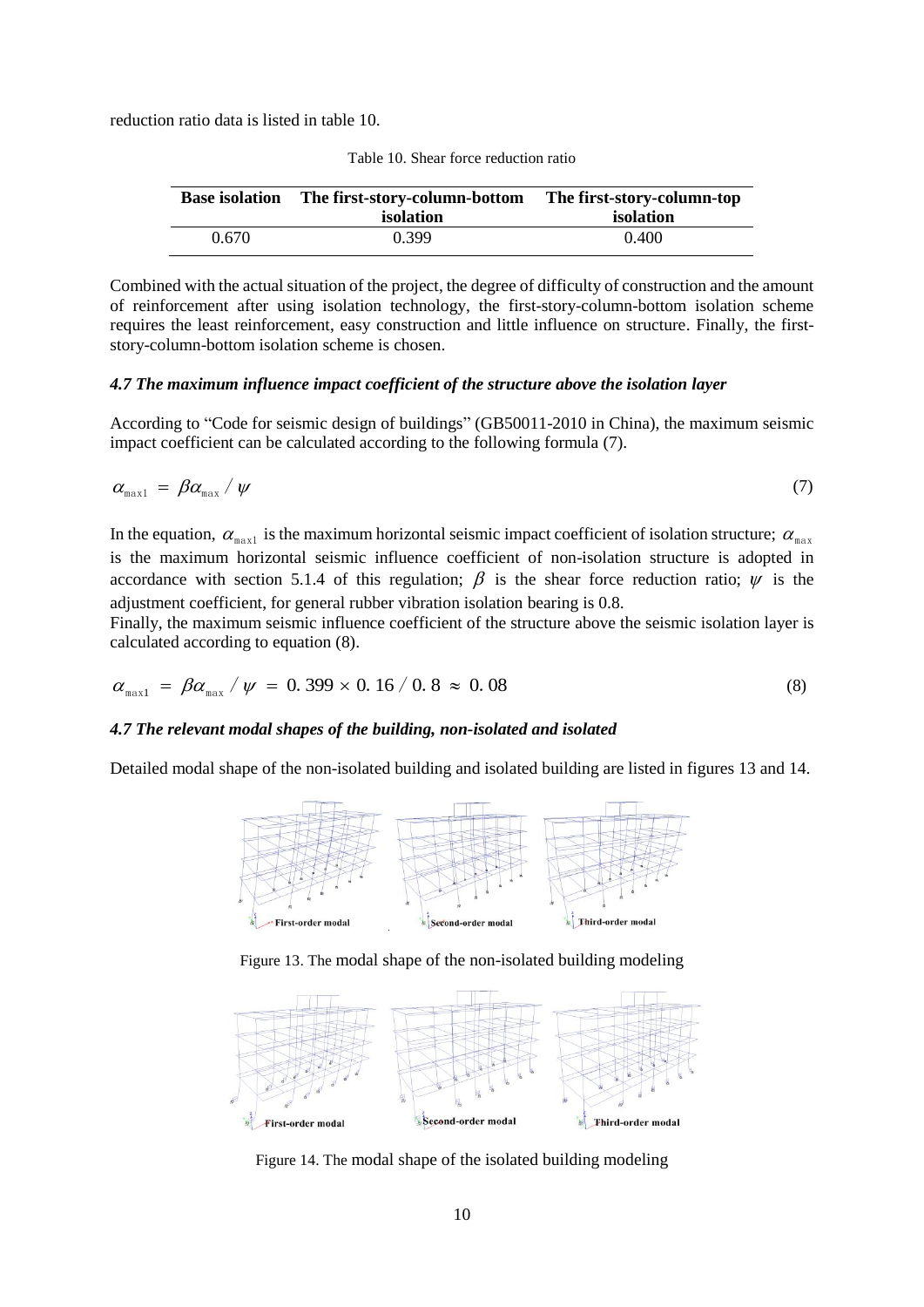#### **5. CONCLUSIONS**

The first three periods of the seismic isolation structure are 1.895 s, 1.825 s and 1.663s, the first two steps are the translational period, the third order is the torsional period, and the vibration isolation greatly extends the structure self-oscillation period, which reduces the structural response of the earthquake. The structure periods have been greatly extended. The shear force reduction ratio of the seismic isolation structure is 0.399, less than 0.40, which is required by the seismic code, and the seismic measures of the isolation layer above structures are reduced by 1 degree. The structure above the seismic isolation layer would be calculated by 7 degrees (PGA=0.1g), and the construction measures are calculated according to the secondary framework, and the axial compression ratio of the frame column is 0.75.

The isolation method solves the problem of the axial compression ratio and the insufficient reinforcement of a considerable part of the structure. The final reinforcement method and the optimum location of reinforcement placement are determined. The reinforcement method of enlarging section and wrapping section steel are adopted in the reinforcement of this project. The structure reinforcement planes are shown in figures 15 to 19.

In addition, checking of the maximum displacement of the isolation bearings is carried out. The maximum horizontal displacement of the isolation bearings is 112.27 mm, smaller than 0.55D (D is the diameter of bearings, which is 220mm) and 3Tr (Tr is the total rubber layer thickness, which is 192 mm), which meets the requirements. Besides, the calculation of bearings' maximum stress and the interlayer displacement angle of reinforced structure satisfies the requirements.



Figure 15. The first layer structure reinforcement plane



Figure 16. The second layer structure reinforcement plane